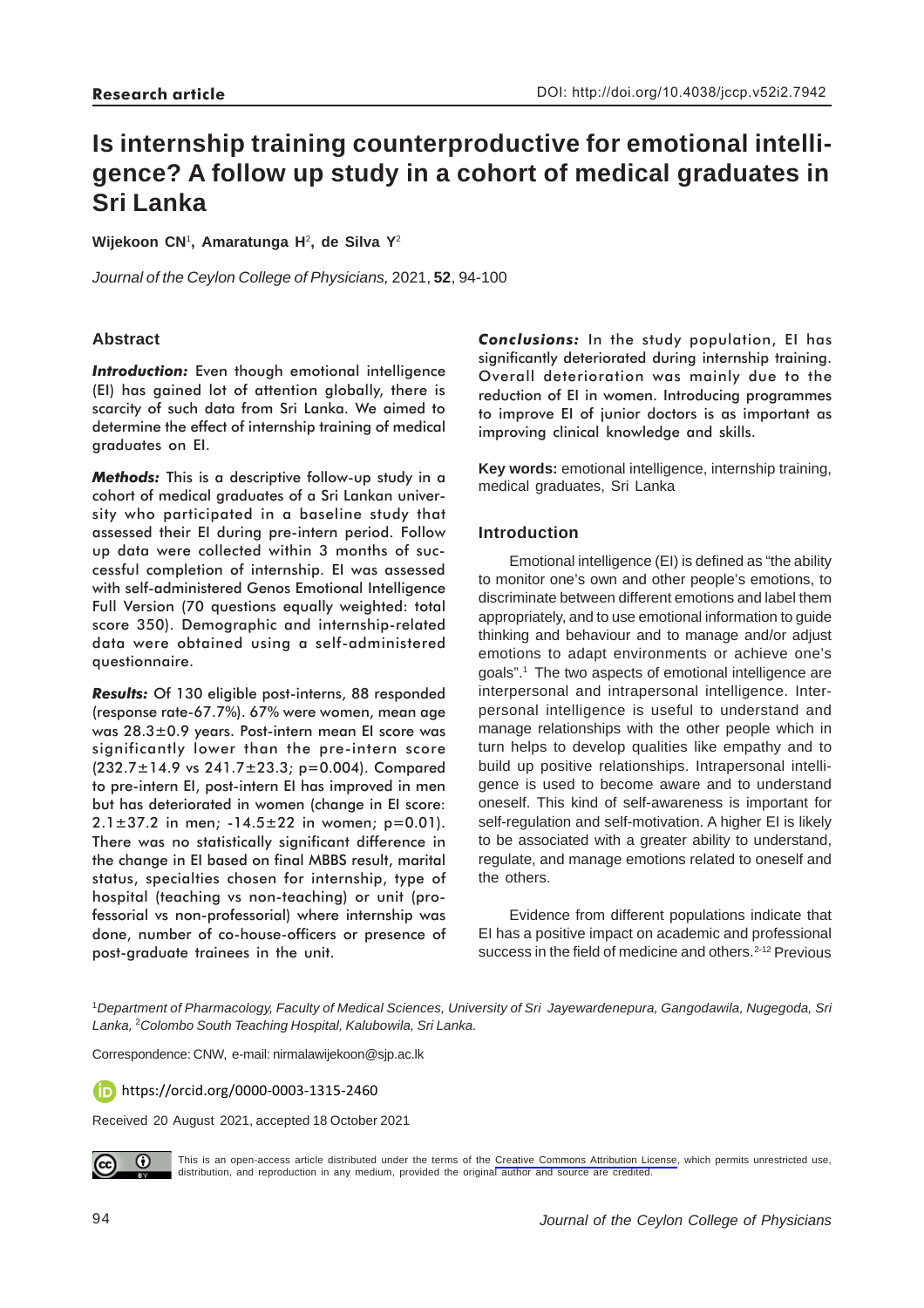studies have shown that EI is associated with improved empathy during medical consultation,<sup>13</sup> better doctorpatient relationships,<sup>13</sup> better clinical performance,<sup>14,15</sup> and higher patient satisfaction.<sup>16</sup> These findings highlight the importance of EI in making a competent and well-balanced doctor who looks after the overall well-being of the patients. Furthermore, EI is important for better self-care of doctors who constantly face emotionally demanding situations.

Even though EI has gained a lot of attention with regard to academic and work performance globally, there is scarcity of such data from Sri Lanka. We planned a study to evaluate the effect of internship training on EI in a group of Sri Lankan doctors. Determining the effect of internship training on EI and identifying the factors associated with changes in EI are important for developing strategies to improve EI in doctors in Sri Lanka.

## **Methods**

This was a descriptive follow up study with pre and post exposure data collection. The participants were post-intern medical officers graduated from a medical faculty in Sri Lanka who had already participated in the baseline study during their pre-intern period. All those who were registered at the selected medical faculty and sat for the final MBBS examination in their first attempt in January 2016 were eligible for the baseline study. Detailed methodology of the baseline study is already published.<sup>9</sup> The inclusion criteria for the follow up study were being a participant of the baseline study conducted in 2016, successful completion of internship within 3 months and availability of meaningful consent. Exclusion criterion was the inability to complete the internship successfully.

Written informed consent was obtained from all participants prior to recruitment. The ethical approval for the study was obtained from Ethics Review Committee of the Faculty of Medical Sciences, University of Sri Jayewardenepura, Sri Lanka (Ref. No. 79/17).

# *Sampling*

Consecutive sampling was done. All participants of the pre-intern baseline study were invited to join the post-intern follow up study. The number of participants of the baseline study was 130.

#### *Study instruments*

EI was assessed with self-administered Genos Emotional Intelligence Full Version (Genos EI inventory).17 Prior permission was obtained to use this tool for research purposes. It was administered in the original language which was English. This tool has seventy items in seven different domains of EI. It quantifies how frequently a person behaves in an emotionally intelligent manner. The seven domains include: emotional self-awareness, emotional expression, emotional awareness of others, emotional reasoning, emotional self-management, emotional management of others and emotional self-control. The items are scored on a five-point Likert scale, consisting of 'Almost Never', 'Seldom', 'Sometimes', 'Usually' and 'Almost Always'. The maximum score for each item in this 70-item tool is 5. The maximum total score is 350 and maximum score for each domain is 50.17 A selfadministered questionnaire was used to collect the sociodemographic details and the details related to the internship appointments. The data related to EI scores of the same cohort collected in the pre-intern period by the investigators were used for the comparison between pre-intern and post-intern EI.9

#### *Data collection procedure*

The potential participants were contacted via email and telephone and invited to participate in the study. The electronic versions of the study instruments (as google forms) were sent to the potential participants via email. The participants were assigned the same study number they had for the baseline study. The participant information sheet and the consent form were also incorporated into the electronic form along with the study instruments. In the electronic form the participant information sheet and the consent form appeared before the study instruments and those who were consenting were able to proceed to complete the study instruments. The facility to clarify queries related to the study was made available to all participants.

#### *Statistical analysis*

Data collected via the electronic forms were transported to SPSS for analysis. Data analysis was done with SPSS version 21. Percentages and means were used to describe sociodemographic characteristics and EI scores. The paired sample t-test was used to compare the means of the pre-internship and post-internship EI scores. The independent sample t-test was used to compare the change in the mean EI scores based on the internship related factors, final MBBS result and the marital status when there were only two groups and ANOVA was used when there were more than two groups. P value less than 0.05 was considered statistically significant.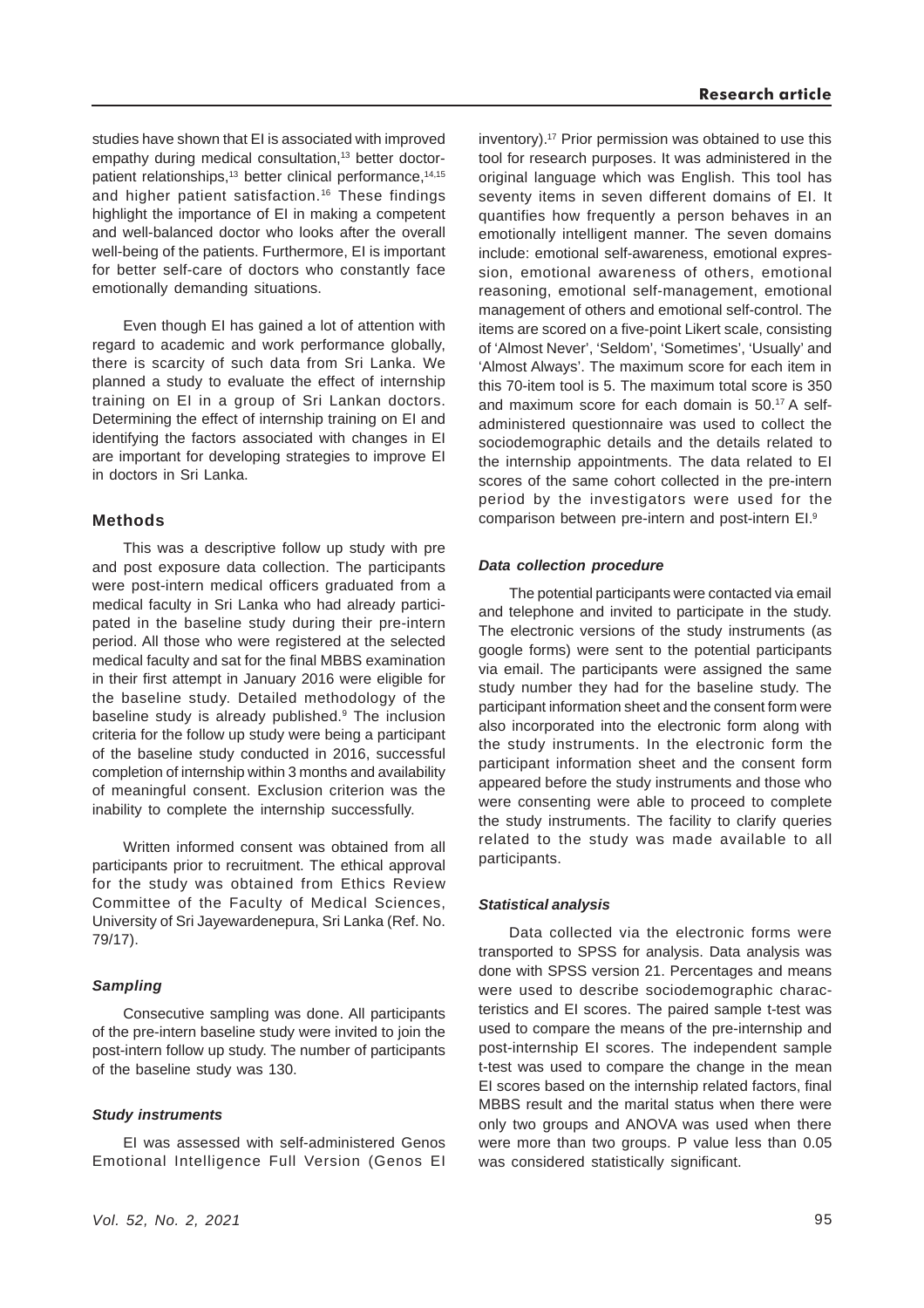#### **Results**

Out of 130 eligible individuals, 88 participated in the follow-up study (response rate 67.7%). 67% were women and the mean age was 28.3±0.9 years. Overall, the post-intern total EI score was significantly lower than the pre-intern total EI Score. (post-intern: 232.7±14.9; pre-intern: 241.7±23.3; p=0.004). Gender wise analysis showed that compared to pre-intern mean EI score, post-intern mean EI score has improved non significantly by 2.1 marks in men but has deteriorated significantly by 14.5 marks in women (Table 1).

|                | Pre-intern El<br>score | Post-intern El<br>score | Change in El<br>$(95\% \text{ Cl})$ | P value |
|----------------|------------------------|-------------------------|-------------------------------------|---------|
| Men (n=29)     | 235.6                  | 237.7                   | $2.1$ (-12.0 to 16.3)               | 0.759   |
| Women (n=59)   | 244.7                  | 230.2                   | $-14.5$ ( $-20.2$ to $-8.7$ )       | < 0.001 |
| Overall (n=88) | 241.7                  | 232.7                   | $-8.9$ ( $-15.1$ to $-2.9$ )        | 0.004   |
|                |                        |                         |                                     |         |

### **Table 1. Pre and post-intern total EI score in men and women**

EI = Emotional intelligence

The domains which had a significant deterioration between pre- and post-intern scores were emotional selfawareness, emotional awareness of others, emotional management of others and emotional self-control. It was most prominent with regard to emotional awareness of others (Table 2).

| El Domain                            | Pre-intern FI<br>score | Post-intern El<br>score | Change in El<br>(95% CI)    | P value |
|--------------------------------------|------------------------|-------------------------|-----------------------------|---------|
| Emotional Self-Awareness (ESA)       | 36.8                   | 35.8                    | $-1.0$ ( $-1.6$ to $-0.5$ ) | < 0.001 |
| Emotional Expression (EE)            | 32.6                   | 33.0                    | $0.4$ (-0.3 to 1.1)         | 0.217   |
| Emotional Awareness of Others (EAO)  | 35.4                   | 29.9                    | $-5.5$ ( $-6.0$ to $-5.0$ ) | < 0.001 |
| Emotional Reasoning (ER)             | 34.6                   | 35.0                    | $0.4$ (-0.3 to 1.2)         | 0.229   |
| Emotional Self-Management (ESM)      | 33.3                   | 33.9                    | $0.6$ (-0.1 to 1.2)         | 0.079   |
| Emotional Management of Others (EMO) | 35.5                   | 34.0                    | $-1.5$ ( $-2.0$ to $-0.9$ ) | < 0.001 |
| Emotional Self-Control (ESC)         | 33.4                   | 31.2                    | $-2.2$ ( $-2.9$ to $-1.5$ ) | < 0.001 |
|                                      |                        |                         |                             |         |

#### **Table 2. Pre and post-intern EI score in the seven domains**

EI = Emotional intelligence

There was no statistically significant difference in the change in mean EI score between pre-intern assessment and post-intern assessment based on internship related factors, final MBBS result or marital status (Table 3).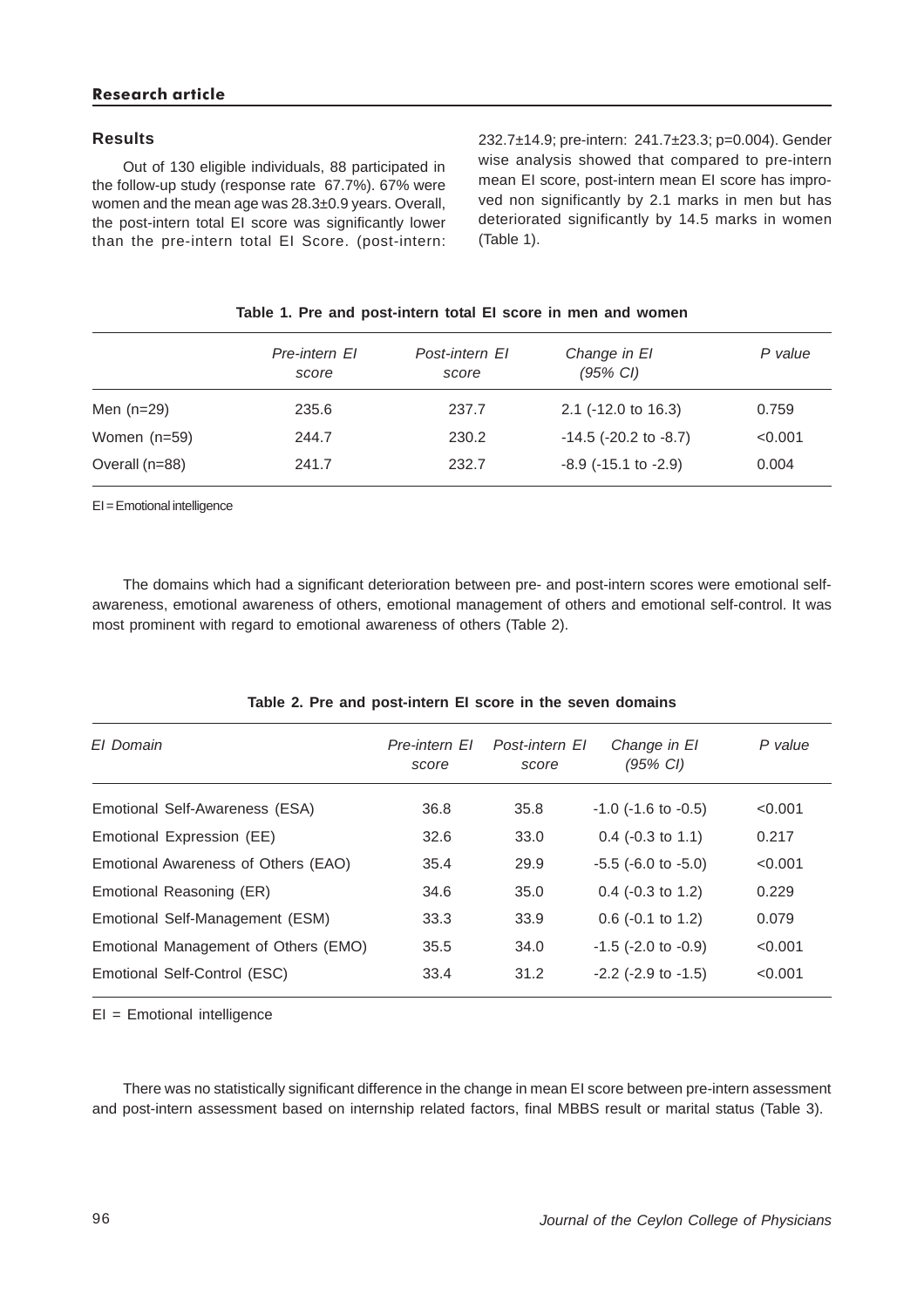|                                |                                |                                                  |                               | Pre-intern<br>El score | Post-intern<br>El score | Change in El<br>(95% CI) | P value |
|--------------------------------|--------------------------------|--------------------------------------------------|-------------------------------|------------------------|-------------------------|--------------------------|---------|
| Type of hospital:              | teaching hospital (n=39)       |                                                  | 243.5                         | 231.9                  | $-11.6$                 |                          |         |
|                                | non-teaching hospital (n=49)   |                                                  | 240.3                         | 233.3                  | $-7$                    | 0.457                    |         |
| Type of training unit:         |                                | both appointments<br>at professorial units (n=7) |                               | 252.4                  | 227.7                   | $-24.7$                  |         |
|                                |                                | one appointment at a<br>professorial unit (n=13) |                               | 235.6                  | 238.3                   | $+2.7$                   |         |
|                                |                                | no appointment at a<br>professorial unit (n=68)  |                               | 241.8                  | 232.2                   | $-9.6$                   | 0.118   |
| Number of                      |                                |                                                  |                               |                        |                         |                          |         |
| co-house officers:             | first appointment $1$ (n=19)   |                                                  |                               | 248.4                  | 234.6                   | $-13.8$                  |         |
|                                |                                |                                                  | $>1$ (n=69)                   | 239.8                  | 232.2                   | $-7.7$                   | 0.415   |
|                                | second appointment 1 (n=13)    |                                                  |                               | 252.3                  | 235.9                   | $-16.5$                  |         |
|                                |                                |                                                  | $>1$ (n=75)                   | 239.9                  | 232.2                   | $-7.7$                   | 0.313   |
| Postgraduate trainees          |                                |                                                  |                               |                        |                         |                          |         |
| in the unit:                   | first appointment yes $(n=45)$ |                                                  |                               | 243.6                  | 233.1                   | $-10.5$                  |         |
|                                |                                |                                                  | $no$ ( $n=43$ )               | 239.7                  | 232.3                   | $-7.4$                   | 0.620   |
|                                |                                |                                                  | second appointment yes (n=41) | 244.3                  | 231.3                   | $-13$                    |         |
|                                |                                |                                                  | $no( n=47)$                   | 239.4                  | 233.9                   | $-5.5$                   | 0.221   |
| Specialty: first appointment   |                                | Medicine (n=31)                                  |                               | 245.2                  | 229.7                   | $-15.5$                  |         |
|                                |                                | Surgery (n=20)                                   |                               | 243.3                  | 233.1                   | $-10.2$                  |         |
|                                |                                | Obstetrics                                       | Paediatrics (n=19)            | 239.4                  | 233.3                   | $-6.1$                   |         |
|                                |                                |                                                  | & Gynaecology (n=18)          | 236.3                  | 236.9                   | $+0.6$                   | 0.287   |
| second appointment             |                                | Medicine (n=31)                                  |                               | 243.3                  | 233.9                   | $-9.4$                   |         |
|                                |                                | Surgery (n=20)                                   |                               | 241.1                  | 232.3                   | $-8.8$                   |         |
|                                |                                | Obstetrics &                                     | Paediatrics (n=19)            | 239.6                  | 233.1                   | $-6.5$                   |         |
|                                |                                |                                                  | Gynaecology (n=18)            | 242.9                  | 232.1                   | $-11.8$                  | 0.973   |
| Final MBBS results category:   |                                |                                                  |                               |                        |                         |                          |         |
|                                |                                | non-repeat (n=77)                                |                               |                        | 244.2                   | 233.3                    | $-10.9$ |
|                                |                                | repeat $(n=11)$                                  |                               | 224.6                  | 228.9                   | $+4.4$                   | 0.100   |
| Marital status: married (n=34) |                                |                                                  | 240.9                         | 228.5                  | $-12.4$                 |                          |         |
| unmarried (n=54)               |                                |                                                  | 242.9                         | 235.4                  | $-6.8$                  | 0.379                    |         |
|                                |                                |                                                  |                               |                        |                         |                          |         |

### **Table 3. Change in total EI score based on internship related factors, final MBBS result and social status**

EI = Emotional intelligence; MBBS = Bachelor of Medicine Bachelor of Surgery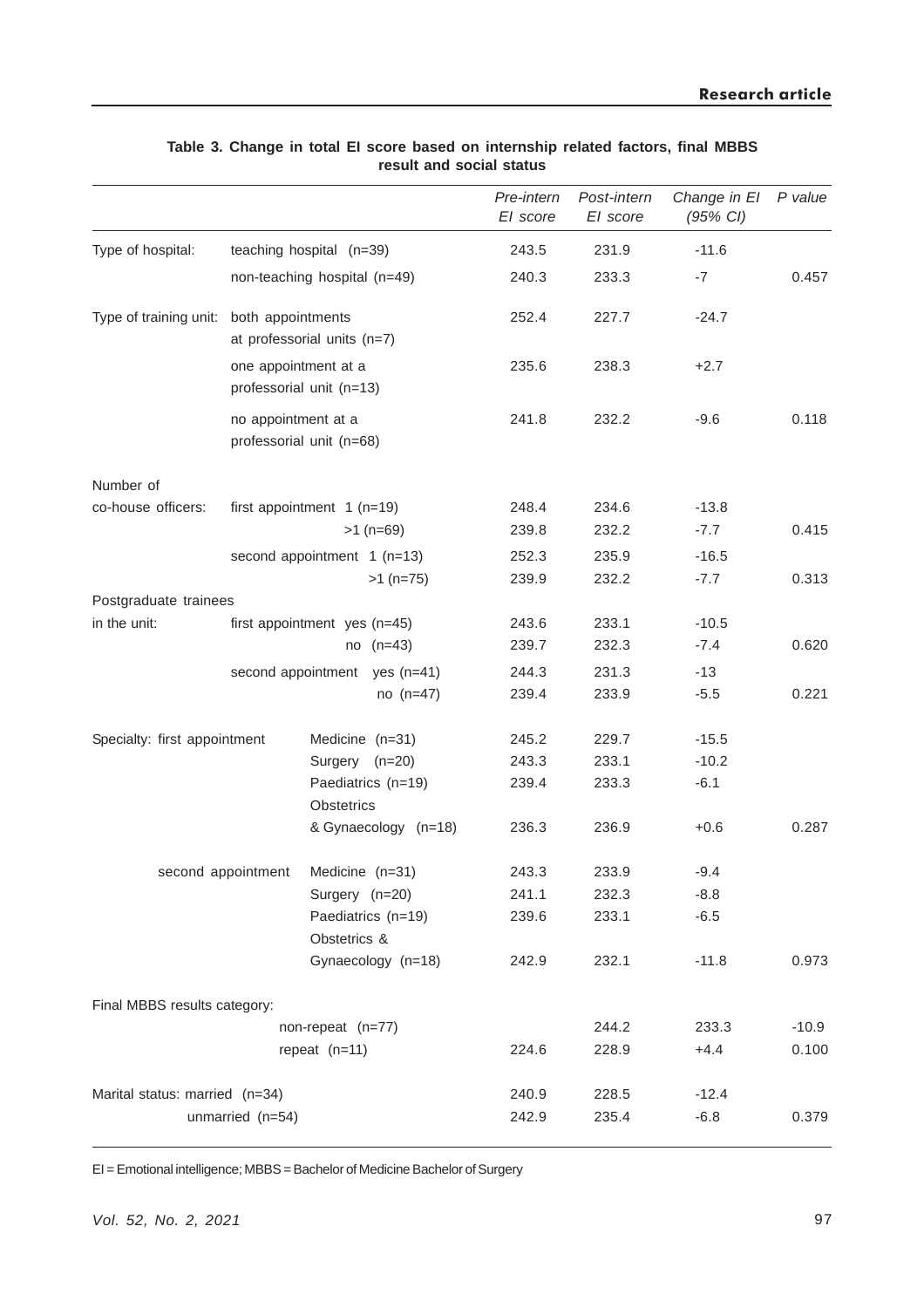# **Discussion**

We found that in the study population, EI has significantly deteriorated during the internship training. When we looked at the gender-based changes in EI score it was apparent that the overall deterioration was mainly due to the significant reduction of EI in women. In men there was a non-significant improvement in the EI.

One might expect the EI to improve with experience gained during internship training as there is ample opportunity to be exposed to emotionally demanding situations in the interactions with the patients, care givers and members of the healthcare team. It was expected that the training and guidance provided by the senior members of the health care team would contribute to improved EI. What we actually observed in the majority of the study participants was the opposite. The EI deteriorated during the internship.

Literature provides evidence to indicate that there is a negative correlation between stress and El.<sup>10,18-26</sup> Some studies have interpreted this as EI being protective against stress.19,21,25 However, it is difficult to interpret the cause and effect with cross-sectional studies. Theoretically an individual with a higher level of EI is more likely to show an adaptive response to a stressful situation. On the other hand, there is a possibility of EI deteriorating with high level of stress. A systematic review by Lea et al. has reported that EI was adaptive in certain circumstances only, and that findings varied based on the type of stress. $27$ 

High level of stress is a likely cause for the deterioration in EI we observed in this study. The internship is a stressful period for the new medical graduates as a result of multiple reasons including limited experience, high workload, long working hours and sleep deprivation. It is possible that the EI of the participants deteriorated due to the work-related stress experienced during the internship. A previous study including postgraduate medical students in India has shown that EI decreases with high workload, having night duty hours and having emergency duty.<sup>28</sup> Another study done in medical postgraduates in India has reported that those who had less work load, had higher EI scores.29

We observed a gender-based difference in changes of EI between pre and post intern periods. It is possible that men and women respond to stress differently, and the different responses could be the reason for the deterioration of EI in women compared to men. In literature, gender has been described as an important determinant of vulnerability to psychosocial stress.<sup>30,31</sup> Men and women tend to have psychological and biological differences with regard to stress

reactivity.32,33 Prior studies have shown various genderbased differences that increase endocrine, emotional, and arousal responses to stress in women making them more vulnerable to emotional distress.<sup>34</sup> Cyranowski et al has proposed that women are more likely to be negatively affected by interpersonal events.<sup>35</sup> During the pre-intern period women had a significantly higher EI score than men.<sup>9</sup> However, in the post-intern follow up study, deterioration of EI was observed in women but not in men. This finding raises the question whether those with higher EI are more vulnerable to deterioration of EI as a response to stressful situations.

Contrary to what we believed, the nature of the training unit, number of co-house officers or presence of post-graduate trainees in the unit did not have a significant impact on the change in EI. There was no difference in the change in EI based on the specialty of the unit where internship was done, the performance of the participant at the final MBBS examination and the marital status.

It has been previously reported that EI has a positive impact on empathy, doctor-patient relationship, and clinical performance.<sup>13-15</sup> Previous studies have also shown that higher level of EI is associated with better physical and mental health,36,37 lower anxiety and depression in adolescents<sup>38</sup> and adult students.<sup>39</sup> Thus, it is likely that the deterioration in EI during internship has negative implications such as poor work performance, lack of empathy, poor interpersonal relationships with patients as well as with other members of the healthcare team and being victimized to burnout, anxiety and depression. The most prominent deterioration in the study population was in the domain "emotional awareness of the others". This is likely to affect empathy which is an essential quality for a doctor.

Attention needs to be paid to seek methods to prevent deterioration and to further improve EI of these young doctors who are just beginning their career. EI can be improved through training. A few studies from developed countries have shown that various training strategies have enhanced EI and positively influenced health care outcomes.40-44

Introducing programmes to improve EI is as equally important as improving the clinical knowledge and skills in order to produce well-balanced doctors who are competent at practicing the science as well as the art of medicine. Identifying the reasons for the deterioration in EI during internship is another important aspect which is essential for planning remedial measures. A qualitative study might be useful to explore and understand these reasons better.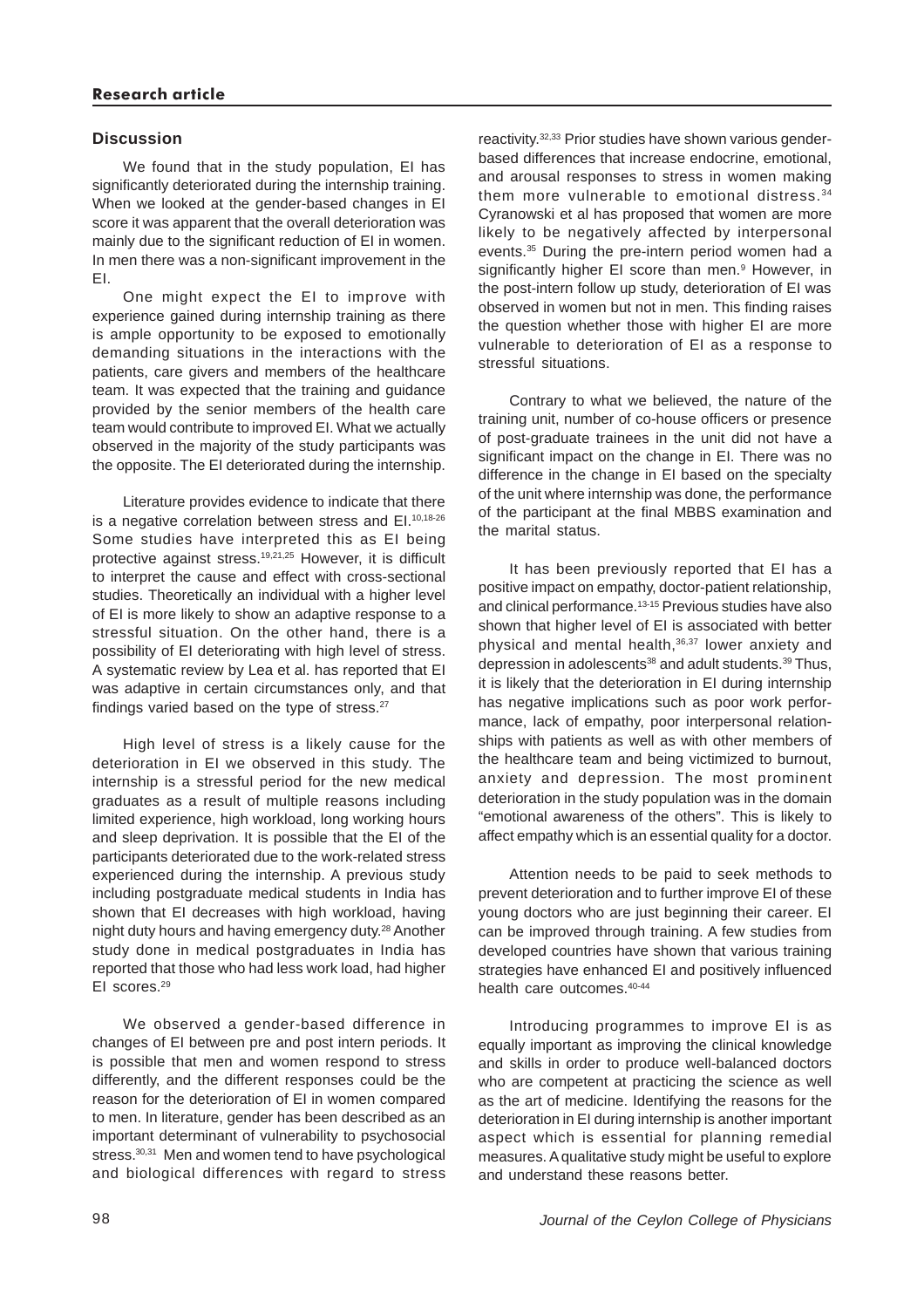Our study had a few limitations. One major limitation was that we did not objectively assess the stress level of the participants in the pre- and postintern periods. It limits our ability to correlate the level of EI with the level of stress. If we had a qualitative component to the study, we could have had a better understanding of the reasons for deterioration in EI. This was another limitation. Furthermore, our study participants were medical graduates of a single university. Thus, the generalizability of the study findings is limited.

# **Conclusions**

In the study population, EI deteriorated significantly during the internship training. The observed overall deterioration was mainly due to the significant reduction of EI in women. Final MBBS results, marital status, and the internship related factors such as the training unit, specialty, number of co-house officers or presence of postgraduate trainees did not have a significant impact on the change in EI. Introducing programs to improve EI of junior doctors is as equally important as improving the clinical knowledge and skills.

### **Source(s) of support**

This is a self-funded study.

#### **Conflicts of Interest**

There are no conflicts of interest.

#### **References**

- 1. Coleman AM. A Dictionary of Psychology. 3<sup>rd</sup> Ed. Oxford University Press. 2008.
- 2. Romanelli F, Cain J, Smith KM. Emotional intelligence as a predictor of academic and/or professional success. *Am J Pharm Educ.* 2006; **70**(3): 69.
- 3. Chew BH, Zain AM, Hassan F. Emotional intelligence and academic performance in first and final year medical students: a cross-sectional study. *BMC Med Educ* 2013; **13**: 44.
- 4. Victoroff, KZ, Boyatzis RE. What is the relationship between emotional intelligence and dental student clinical performance? *J Dent Educ* 2012; **77**: 416-26.
- 5. Kumar A, Puranik MP, Sowmya KR. Association between dental students' emotional intelligence and academic performance: a study at six dental colleges in India. *J Dent Educ* 2016; **80**: 526-32.
- 6. Beauvais AM, Brady N, O'Shea ER, Griffin MT. Emotional intelligence and nursing performance among nursing students. *Nurse Educ Today* 2011; **31**: 396-401.
- 7. Fernandez R, Salamonson Y, Griffiths R. Emotional intelligence as a predictor of academic performance in first year accelerated graduate entry nursing students. *J Clin Nurs* 2012; **21**: 3485-92.
- 8. Austin EJ, Evans P, Magnus B, O'Hanlon K. A preliminary study of empathy, emotional intelligence, and examination performance in MBChB students. *Med Educ* 2007; **41**: 684-89.
- 9. Wijekoon CN, Amaratunge H, de Silva Y, Senanayake S, Jayawardane P, Senarath U. Emotional intelligence and academic performance of medical undergraduates: a crosssectional study in a selected university in Sri Lanka. *BMC Med Educ* 2017; **17**: 176.
- 10. Ranasinghe P, Wathurapatha WS, Mathangasinghe Y, Ponnamperuma G. Emotional intelligence, perceived stress, and academic performance of Sri Lankan medical undergraduates. *BMC Med Educ* 2017; **17**: 41.
- 11. Sánchez-Álvarez N, Berrios Martos MP, Extremera N. A Meta-Analysis of the Relationship Between Emotional Intelligence and Academic Performance in Secondary Education: A Multi-Stream Comparison. *Front Psychol*. 2020; **11**: 1517.
- 12. Thacoor A, Smith O, Nikkhah D. The Role of Emotional Intelligence in Predicting a Successful Career for Plastic Surgeons: A Systematic Review. *Plast Reconstr Surg Glob Open* 2020; **8**: e2699.
- 13. Arora S, Ashrafian H, Davis R, Athanasiou T, Darzi A, Sevdalis N. Emotional intelligence in medicine: a systematic review through the context of the ACGME competencies. *Med Educ.* 2010; **44**: 749-64.
- 14. Satterfield J, Swenson S, Rabow M. Emotional intelligence in internal medicine residents: Educational implications for clinical performance and burnout. *Ann Behav Sci Med Educ* 2009; **14**: 65-8.
- 15. Stratton TD, Elam CL, Murphy-Spencer AE, Quinlivan SL. Emotional intelligence and clinical skills: preliminary results from a comprehensive clinical performance examination. *Acad Med* 2005; **80**: S. 34-7.
- 16. Blue AV, Chessman AW, Gilbert GE, Mainous AG 3rd. Responding to patients' emotions: important for standardized patient satisfaction. *Fam Med* 2000; **32**: 326-30.
- 17. Gignac GE. Genos Emotional Intelligence Inventory: Technical Manual. 2nd Ed. Genos Pty Ltd. 2010. https://www. genosnorthamerica.com/wp-content/uploads/2019/11/ Genos-Emotional-Intelligence-Inventory-Technical-Manual-2nd-Edition1.pdf
- 18. Doyle NA, Davis RE, Quadri SSA,et al. Associations between stress, anxiety, depression, and emotional intelligence among osteopathic medical students. *J Osteopath Med* 2021; **121**: 125-13.
- 19. Foster K, Fethney J, Kozlowski D, Fois R, Reza F, McCloughen A. Emotional intelligence and perceived stress of Australian pre-registration healthcare students: A multi-